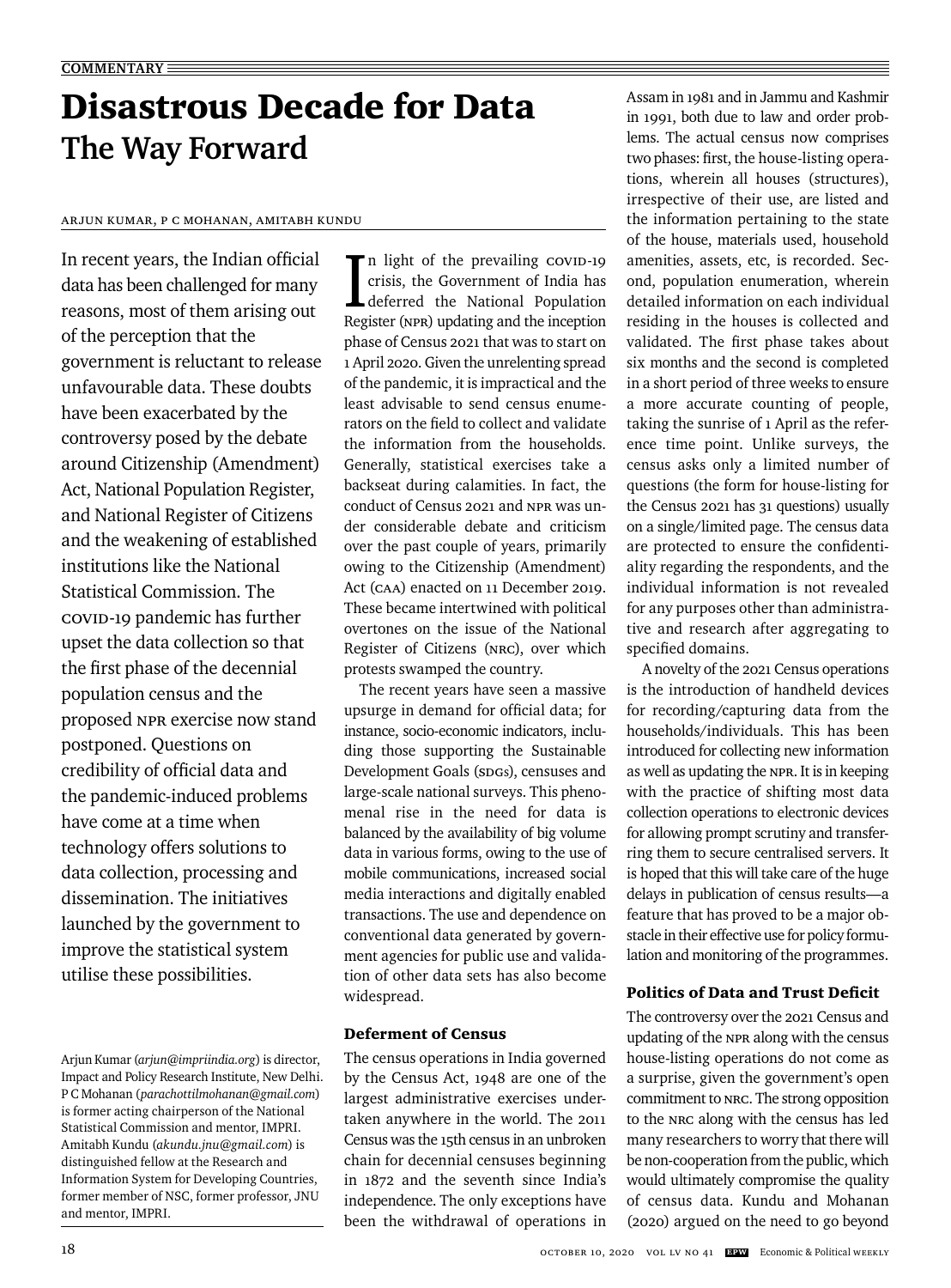#### $\equiv$  **COMMENTARY**

politics to address various concerns, including technical and operational questions raised by the linking of the census and NPR.<sup>1</sup> The article points that the population census, with which the NPR is tagged, suffers from a serious coverage error by missing out 2.3% of the population, as determined through the postenumeration check in 2001 and 2011. The NPR tagged to the house-listing schedule in 2011 prepared the electronic database for only 1,180 million persons, against the census figure of 1,210 million. Considering the undercount of another 30 million in the census itself, it is evident that 60 million people were missed in this NPR exercise.

#### **Act, Rules and Gazette Notifications Related to Census, Office of the Registrar General and Census Commissioner, India**

| 1 | The Census Act, 1948                                                                                                                                                                                                         |
|---|------------------------------------------------------------------------------------------------------------------------------------------------------------------------------------------------------------------------------|
| 2 | The Census Rules, 1990                                                                                                                                                                                                       |
| 3 | The Citizenship Act, 1955                                                                                                                                                                                                    |
| 4 | The Registration of Births and Deaths Act, 1969                                                                                                                                                                              |
| 5 | Rules under Section 6A of the IT (Amendment)<br>Act, 2008, Notification No - GSR 316(E) dated<br>14 April 2011, regarding The Information<br>Technology (Electronic Service Delivery) Rules,<br>2011-Department of IT, MoCIT |
| 6 | ORGI Notification dated 23 April 2010                                                                                                                                                                                        |
| 7 | ORGI Gazette Notification (Amendent the<br>Census Rules 1990) dated 19 June 2018                                                                                                                                             |
| 8 | ORGI Gazette Notification (Pre-Test Notification<br>for Census 2021) dated 28 June 2019                                                                                                                                      |
| 9 | ORGI Gazette Notification (Period of House<br>listing Operation and Questions in House listing<br>and Housing Census for Census 2021) dated                                                                                  |

Source: https://censusindia.gov.in/2011-Act&Rules/index.html.

7 January 2020

Given the present level of decadal migration, roughly 12% of the people would not be found in the place where they were enumerated in 2011. The important question would then be regarding the additional value of the NPR data collected at enormous physical and financial costs. The NPR database is certainly not required for programme targeting purposes, while its utility is yet to be ascertained for any policy purpose. The large-scale exclusion that is inevitable in the NPR exercise will be a nightmare for all usual residents of the country, particularly the economically disadvantaged minorities and other vulnerable population. Given that the government has not released the existing NPR data for public scrutiny, any statement on its accuracy is a matter of conjecture. Furthermore, the apprehension that the NPR would be the base document for NRC

would have qualitative impact on the reliability of the 2021 Census data. Also, the recent migrants, who are likely to have difficulties in obtaining their identity cards or address proofs at their current place of residence, may refrain from identifying themselves as migrants.

There have been suggestions to delink the NPR exercise from the census operations. In such a situation, concerns on the loss of economy of scale, achieved in a combined exercise, would be serious. Amid the current challenges in dealing with the pandemic, the government has justifiably postponed both the census and NPR operations. Coupled with other controversies relating to major government data, this decade does not augur well for the statistical system of the country and warrants urgent response to uphold the integrity and credibility of India's statistical institutions, which have hitherto enjoyed worldwide credibility and appreciation.

### Political Economy of Official Data

The experiences on the official data from the recent years suggest that the government itself, on occasions, has been ambivalent on various key official statistics, like employment, household consumption, or access to sanitation. On several occasions, the government has produced counter-facts from other non-traditional sources of statistics like the Micro Units Development and Refinance Agency, Jan Dhan Yojana, Employees' Provident Fund Organisation, and so on. Although, the concern over unavailability and quality of the key statistics like employment and unemployment, unorganised sector, migration, etc, have been around for several years, not much has been done to fix this lacuna. However, despite the criticisms, there is no denying that the official economic statistics continue to remain the most valued, appropriate, rich and reliable for informed research and policymaking.

Experts and researchers have unequivocally demanded that, despite the methods and results, the data from census and major surveys must be released so that further analysis could be carried out for course correction. There are apprehensions that the system involved in the elaborate process of sample design, data collection and reporting may consider making the results congruent to the macro story by matching the numbers as an unstated requirement. This would lead to the concealing and postponement of publication of the reports and, often being released with multiple disclaimers, virtually rendering these unusable. This has been further amplified by the display of reluctance, concealing and withholding of administrative data. The dashboards of the programme management information system (MIS) data (physical and financial progress, monthly reporting) are often managed by the big private consultants as project monitoring units, having "corporate style target achievement attitude" in all the departments and ministries. This has been in trend for the past few years, and has reduced the possibility of detailed analysis or research on these data.

The era of gig economy has further accentuated the need for new forms of data. In the business-as-usual scenario, it will be difficult to adapt to the needs of changing methodology. This is because information and communication technology (ICT) will be extensively used in the days to come to bring new data sets, for example, payroll data, night lights data, GIS data, mobile phone and big data into policy domain. This calls for an urgent revamping of the entire statistical system and making it cohesive to the objectives of "Digital India."

#### Statistical Architecture

One of the key initiatives in reforming the Indian statistical system was the setting up of the Rangarajan Commission in 2000. Though this now is a part of history, some of the outcomes of this report are reasonably fresh. The commission had recommended the establishment of a permanent National Statistical Commission (NSC) entrusted with the responsibility of formulating policies, priorities and standards on statistical matters. However, in the absence of any legislative framework, the NSC has faced challenges in bringing effective reforms. Considering this, the present government has prepared the Draft National Statistical Commission (NSC) Bill, 2019 to adhere to the Rangarajan Commission's recommendations in totality.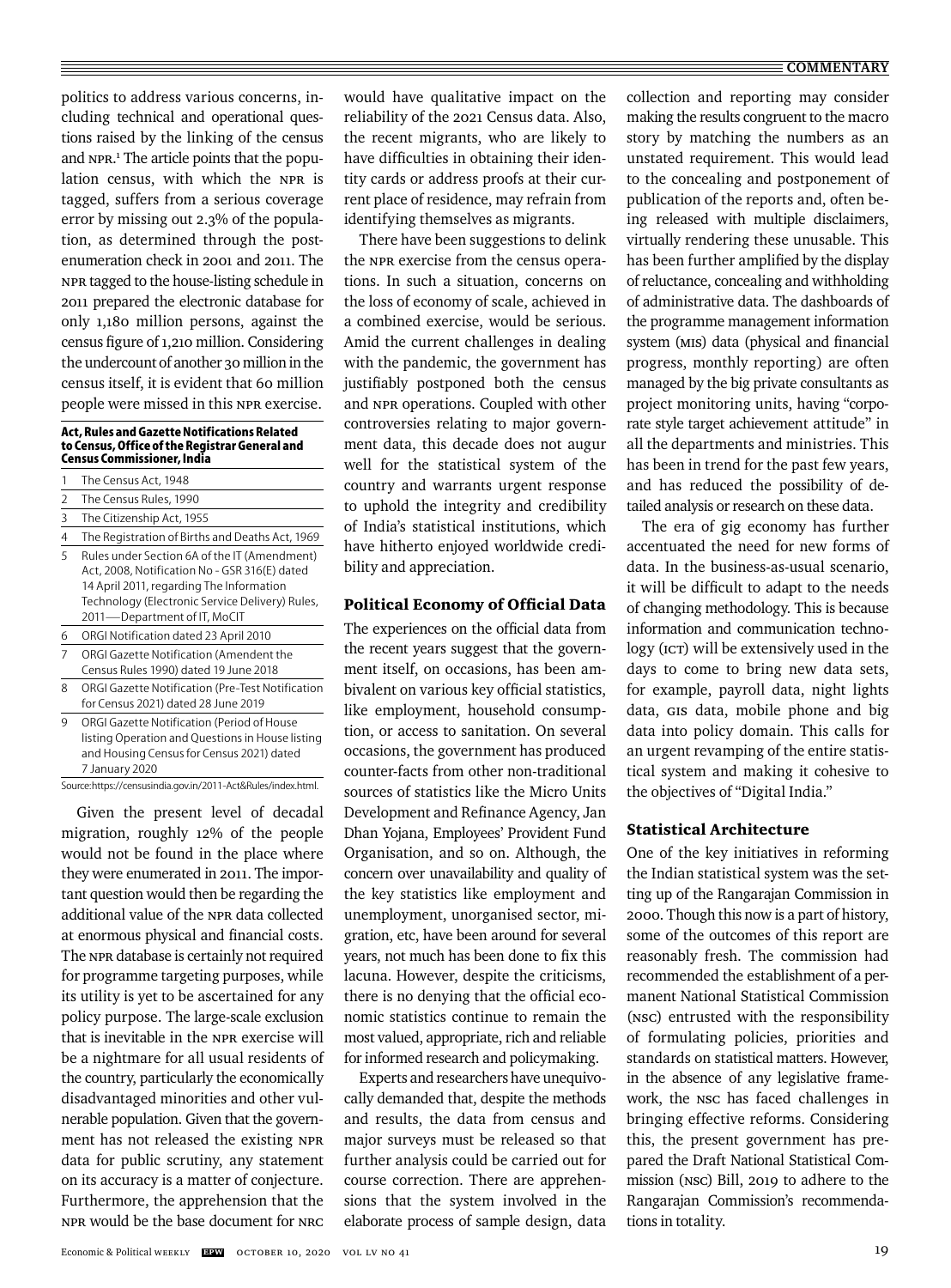#### **COMMENTARY**

In 2018, the Ministry of Statistics and Programme Implementation (MoSPI) had invited public comments on draft policy called National Policy on Official Statistics.<sup>2</sup> MoSPI spearheaded a Five-Year Vision 2019–24,3 for the National Statistical System and highlighted that the official statistics is a public good and an essential part of the development architecture of India. It recommends extensive uses of digital technology to provide holistic and coherent data on a real-time basis and is committed to address the existing institutional, organisational and technical challenges for policy and stronger dissemination practices for the public. The NITI Aayog released a brief National Data and Analytics Platform (NDAP) Vision Document in January 2020. Proposed to be launched in 2021, it is a flagship initiative that lays down the aim of democratising access to government data through a world-class user experience, by standardising them, providing flexible analytics and ensuring ease of their accessibility. However, in doing so, the enormity of the purpose on making the statistical architecture more open and credible must not be forgotten. This is because official data is used primarily by researchers and policymakers, and hence, it becomes important to instil trust and confidence among them. It is important that the experts/ specialists, committed to the cause of harnessing official data for the greater good are effectively utilised by the government. There is no scope to lose any further time, and the existing initiatives by the Government of India to harness ICT, such as Pro-active Governance and Timely Implementation (PRAGATI), Digital India and JAM (Jan Dhan–Aadhaar– Mobile) trinity to use MIS and dashboards, tax data, etc, needs to be leveraged, while simultaneously restoring the credibility of the statistical institutions.

#### The Way Forward

With the Indian statistical system being severely underfunded and understaffed, large investments in financial and human resources are urgently needed for its empowerment. In the fight against the coronavirus under an economic lockdown, the importance of statistical data and statistical systems, and the need for a

robust ecosystem for innovation and accountability have been duly recognised. The most vulnerable and excluded sections, such as floating migrant population, workers in unorganised sector, underemployed and unemployed, worst affected by the pandemic, got excluded from any support from the government. A real-time and dynamic database/registry for unemployed, migrant and informal sector workers would help immensely to tackle the crisis in the medium term. The census is one exercise that provides migration data at district and town levels. India does not have any proper intercensal estimates of population, except the population projections attempted by experts assembled by the Registrar General of India. Organising an intercensal survey, as done in many countries, can mitigate this deficiency in the Indian data system to a large extent. The road to improving the credibility of official statistics would take a long time and much of that depends on an effective leadership.

Disentangling the overlapping functions of various statistical bodies and creating a coherent structure and empowering the NSC are the best steps forward to ensure credible, accessible and reliable statistics. The system of official statistics in India now faces the challenge of adapting to ICT at par with global standards, and therefore, the emphasis must be on strengthening our statistical institutions to enable evidence-based policymaking, detailing out the programmes and, most importantly, their implementation. The daunting challenges concerning data posed by the CAA–NPR–NRC debate has been exacerbated by the COVID-19 pandemic.

Centre for Development Economics<br>Delhi School of Economics and The<br>Econometric Society organizing



**Papers: Deadline: October 15 For further details** contact us at:

ph: +91-11-2700 8122 e: ws2020@econdse.org w: http://econdse.org/ws2020/

**ACCEPTING CONTRIBUTED PAPERS FOR THE WINTER SCHOOL** (WS 2020)